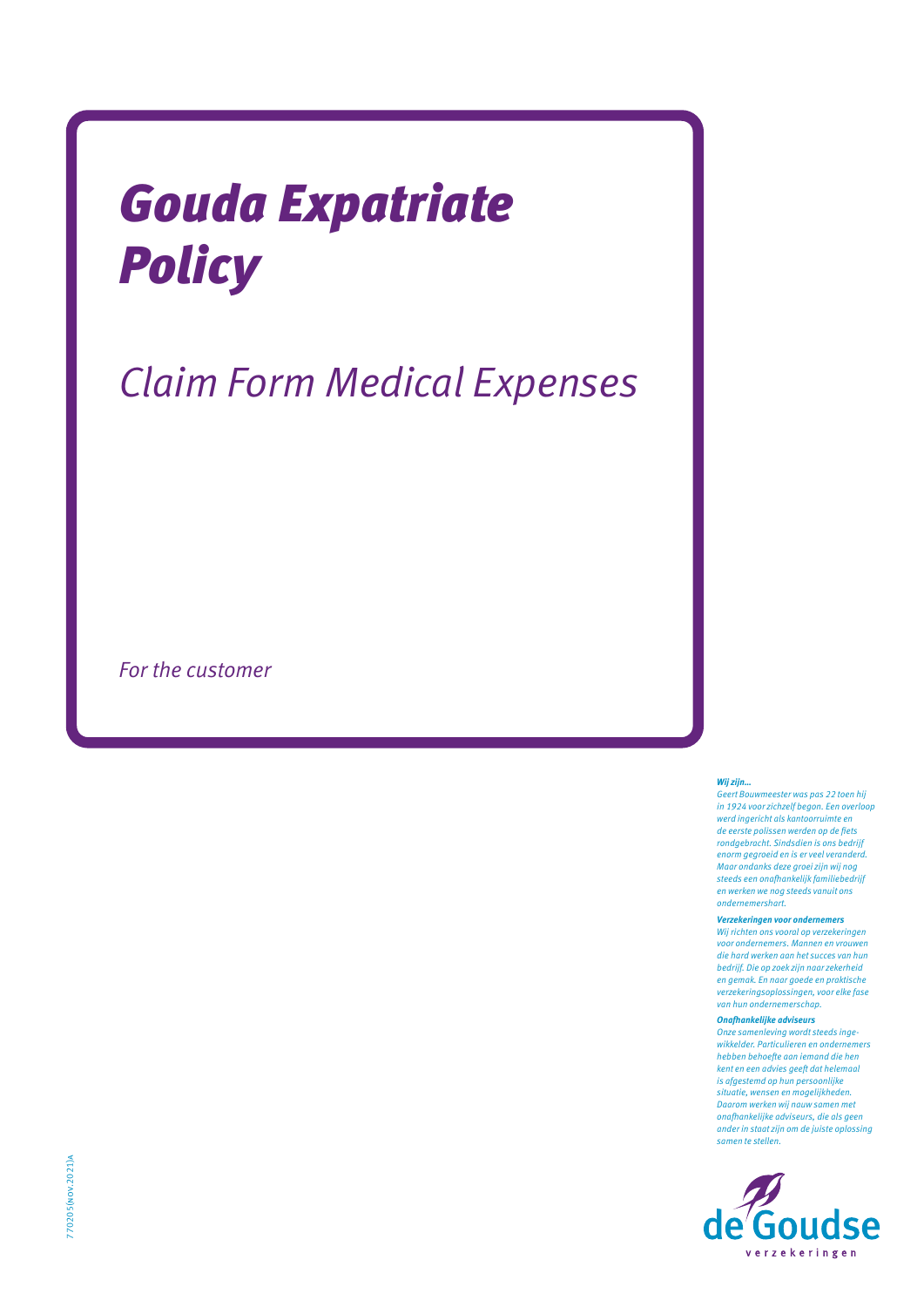# Gouda Expatriate Policy **Claim Form Medical Expenses**

#### **Important notice**

 In the event of admission to a hospital we request that you report this as soon as possible to Gouda Assistance, in which case a guarantee is given to the relevant hospital. Telephone +31 71 56 81 89 2. Gouda Assistance must be informed of an insured person being admitted to hopital for daycare or inpatient reatment within 48 hours after admittance in order to confirm the conditions of cover. Gouda Assistance must be notified in advance in order to be eligible for reimbursement of Additional travel and accomodation costs and/or expences for Repatriation of mortal remains.

 When in need of medical services in the USA, contact Gouda Assistance USA to arrange your billing prior to seeking care. Telephone 001 800 694 9832.

 Claims for all medical expenses can only be processed if the claim form is filled in completely and if it is accompanied by original bills. Please complete a separate form for each illness/injury and for each person and ensure the treating doctor completes the Medical Certificate overleaf. Invoices must be submitted within one year after the date of issue.

 As soon as your excess is exceeded return the form(s) with all original documents to: Gouda Insurance, P.O. Box 9, 2800 MA Gouda, the Netherlands.

# 1. Details policyholder

| Name                               | $\Box$ Mr | $\Box$ Mrs |
|------------------------------------|-----------|------------|
| Policynumber                       |           |            |
| Commencement date coverage (d-m-y) |           |            |

## 2. Details insured

| Name and first name(s)             |      | $\Box$ Mr<br>$\Box$ Mrs |
|------------------------------------|------|-------------------------|
| Date of birth $(d-m-y)$            |      |                         |
| adress in the country of residence |      |                         |
| Street and housenumber             |      |                         |
| Postal code                        | Town | Country                 |
| Telephone                          |      |                         |
| E-mail                             |      |                         |
| adress in the home country         |      |                         |
| Street and housenumber             |      |                         |
| Postal code                        | Town | Country                 |
| Telephone                          |      |                         |

### 3. Claim

 Continuation of previous claim. If this is a continuation of a previous or current claim that you have already claimed under this policy, then please state claim number  **Settlement of claim** To whom do you wish settlement paid? Street and/housenumber Postal code © Town © Town © Town © Town © Town © Town © Town © Town © Town © Town © Town © Town © Town © Town © Town © Town © Town © Town © Town © Town © Town © Town © Town © Town © Town © Town © Town © Town © Town © Town Country Bank account number **Name and city of the bank** IBAN code BIC code